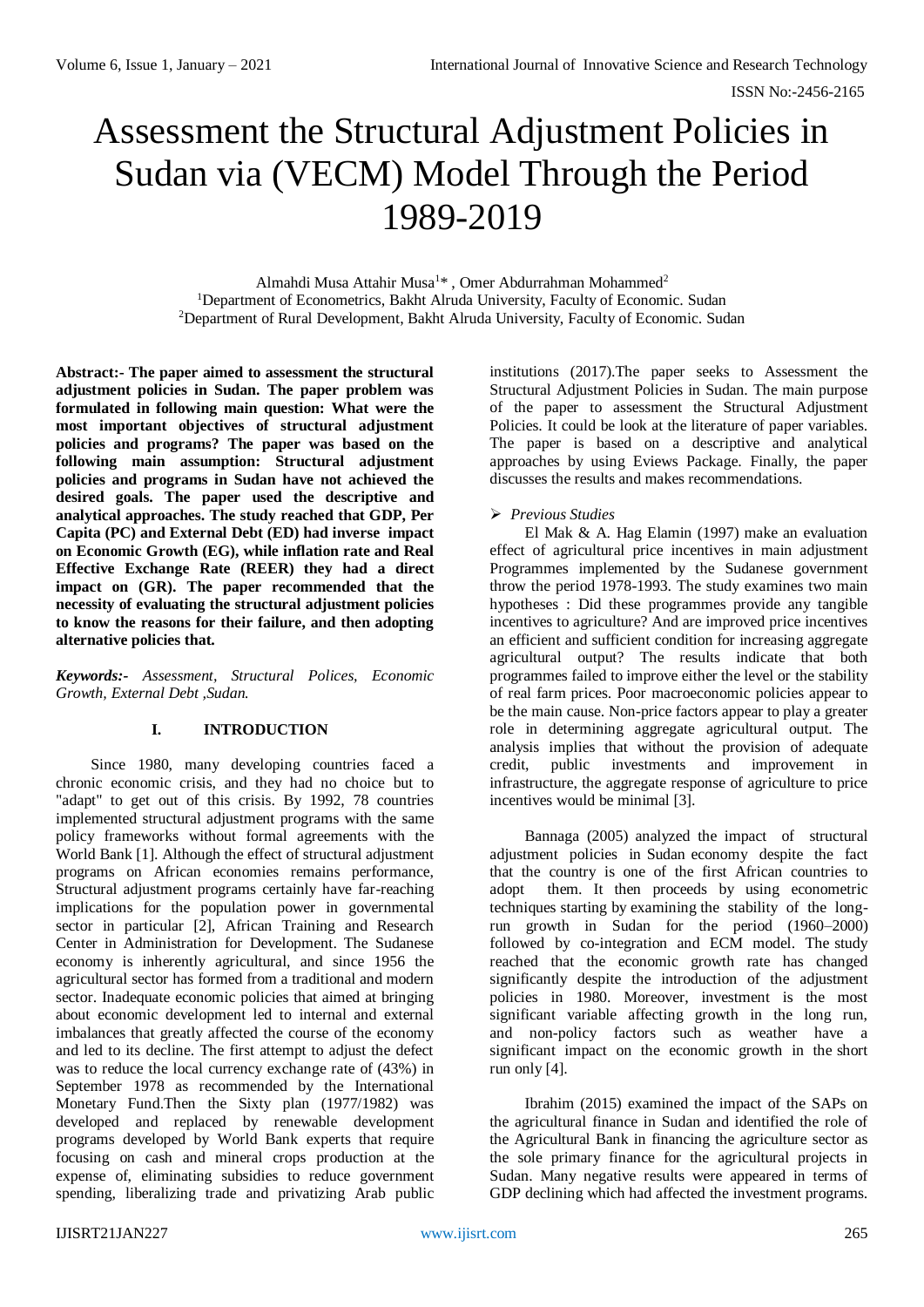The global environment for the producers of primary agricultural products was not relevant to the Structural Adjustment [6].

Calliope Spanou (2016) addressed the extent to which conditional macroeconomic adjustment programs can be used as a means of strengthening structural and economic and policy reforms. The study is built on conditionality leads to policy change. The study found that the conditionality of the policy defines the areas of reform, while specifying the means and time frame that must be implemented to make the correction.Conditions affect local governance and transform the policymaking system into compliance and implementation mechanism. The police's reform potential depends on its local interaction with the political system and the policy process. Public policy can help to better understand dynamics in highlighting the strengths and limitations of conditionality. The study recommended setting a future research agenda for policy conditionality in order to make the correction in the economy[7].

Oberdabernig (2017) search on impact of Structural Adjustment Programs (SAPs) of the International Monetary Fund (IMF) on poverty and income distribution.This study tries to estimate the impacts of SAPs on a variety of poverty indicators controlling for nonrandom selection. We make use of the matching method to test for differences in poverty indicators and GINI coefficients for countries participating in IMF agreements and countries which do not. Performing Heckman regressions we study the effects in more detail. We control for economic factors and include regional submodels to test for robustness. Propensity score matching does not show significant effects of SAPs on poverty indicators. Using Heckman regressions we find evidence that participation in IMF programs is connected to higher poverty rates and a more unequal income distribution[8].

#### *Theoretical Background*

SAPs and their associated stabilization policies are among the most important policy frameworks of the last century that have greatly influenced both strategies and programs for agriculture, food and nutrition security in Africa and therefore overall economic development. As already mentioned, the SAP approach was the response of the WB and the IMF to the African economic crisis of the 1970s. The SAPs were introduced across Africa in the 1980s and continued to operate throughout the 1990s. During this period, the WB and the IMF closely worked together, with the IMF heavily involved in setting the macroeconomic development and policy agenda, while the WB provided structural adjustment lending[9].Structural adjustment programs generally require countries to adopt policies such as: Reductions in government spending, Monetary tightening (high interest rates and/or reduced access to credit), Elimination of government subsidies for food and other items of popular consumption, Privatization of enterprises previously owned or operated by the government and Reductions in barriers to trade, as well as to foreign investment and ownership. These policies and the IMF's role in implementing them have been criticized by developing

country governments and development organizations as having worsened the situation of poor and lower-income people, as well as contributing to the degradation of the natural environment Robert & Neil (1999).The main elements of the SAPs were their classical/neoliberal features. They emphasized anti-inflationary macroeconomic stabilization policies and pushed for private sector and free market development, controlling budget deficits, privatizing public sector companies and services, dissolving parastatals, eliminating subsidies and cutting public support for social services [10]. A typical SAP called for devaluation and trade liberalization to improve the country's balance of payments and control its foreign indebtedness; debt rescheduling and stricter debt management were regularly part of the prescribed policy. Given this background, the SAPs and the neo-liberal policies, often called the "Washington Consensus", have continuously generated considerable debate within African countries and development circles. Supporters argued that the reforms were essential and that they should be implemented sooner rather than later. Critics charged that the Washington Consensus paid insufficient attention to the social aspects of development and the institutional weaknesses of developing countries [11].

#### *Vector Error Correction Model (VECM)*

If the two variables  $(X_t, Y_t)$  are complementary, a common complement in terms of definition , then the relationship between the  $(X_t, Y_t)$  by Error Correction Model can be expressed as shown in the following equation:

$$
\Delta Y_t = \alpha_0 + \alpha_1 \Delta X_t - \pi \hat{u}_{t-1} + e_t
$$

 $\alpha_1$ : is a multiplier effect (short-term effect) that measures

the immediate effect of a change in  $(X_t)$  change in  $(Y_t)$ .  $\pi$ : it is the effect of reactions or the effect of adaptation

and shows how much of the imbalance can be corrected and this is the extent to which any imbalance from the previous period affects the adjustment in As the following equation illustrates:

$$
u'_{t-1} = Y_{t-1} - \beta'_1 - \beta'_2 X_{t-1}
$$
  

$$
\beta'_2
$$
: the long term response.

Features of the Error Correction Model is considered an important and widespread Econometric model for the following reasons:

- a) It is the most appropriate model to measure the correction of imbalance in the previous period.
- b) If there is a co-integration, formulated using the first differences, which remove the vector from the variables included in the model and solve the pseudo-regression problem.
- c) The possibility of building a model using from general to specific in econometric modeling.
- d) The limit of the imbalance error is stable, meaning that the long-term adjustment condition prevents the error limit from being large.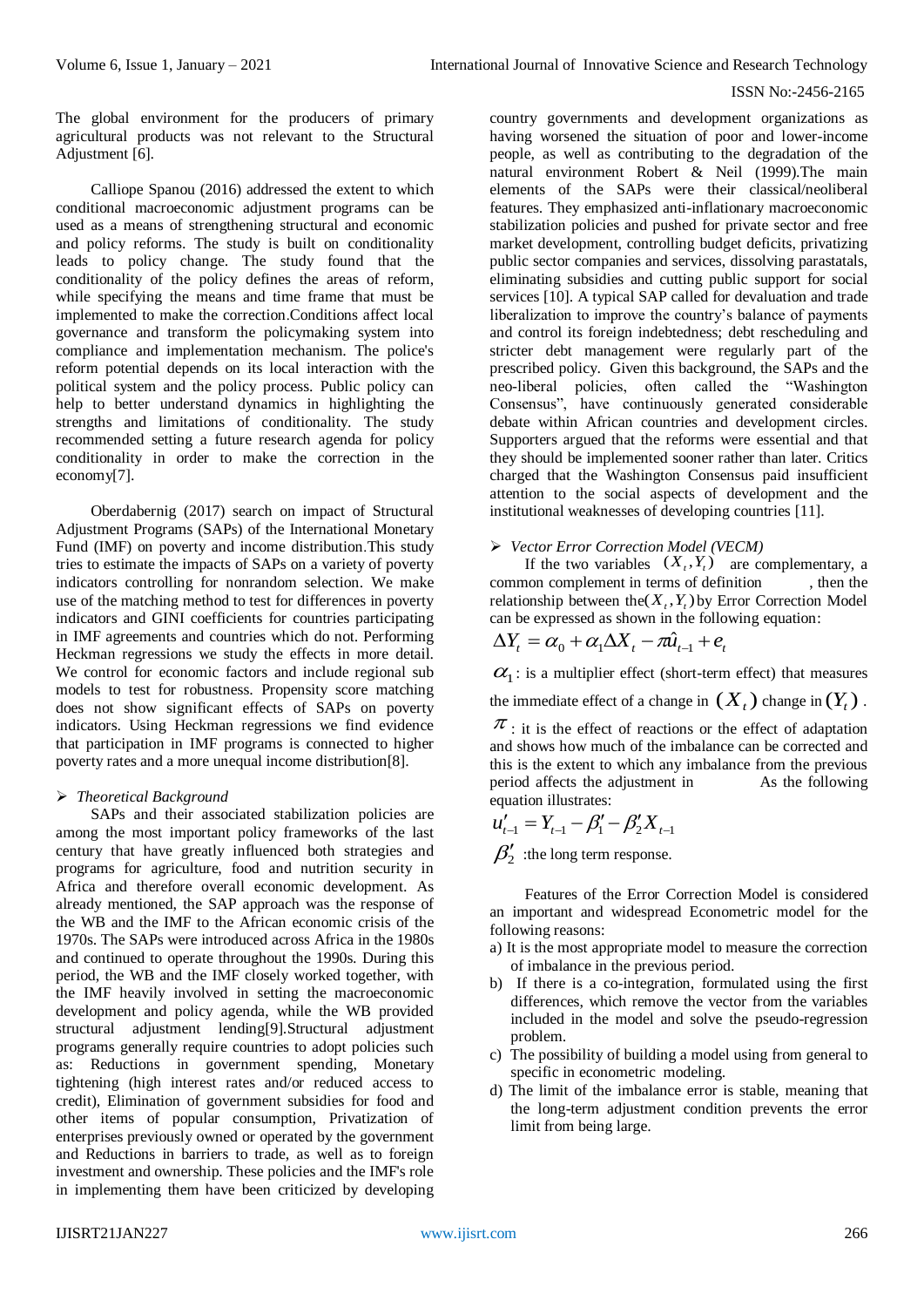The Error Correction Model has co integration relations built into the specification so that it restricts the long-run behavior of the endogenous variables to converge to their co integrating relationships while allowing for shortrun adjustment dynamics. The co integration term is known as the error correction term since the deviation from longrun equilibrium is corrected gradually through a series of partial short-run adjustments. Consider 2 variable system with one co integrating equation and no lagged difference terms. The co integrating equation is [3]:

$$
q_{2,t} = \delta q_{1,t}
$$

The corresponding VEC model is:  $\Delta q_{1,t} = \Phi_1 (q_{2,t-1} - \beta q_{i,t-1}) + \mu_{t,1}$  $\Delta q_{2,t} = \Phi_2 (q_{2,t-1} - \delta y_{i,t-1}) + \mu_{2,1}$ 

In the model, the only right-hand side variable is the error term. In long run equilibrium, this term is zero. However, if  $q_1$  and  $q_2$  deviate from long run equilibrium, the error correction term will be nonzero and each variable adjusts to partially restore the equilibrium relation. The coefficient  $\Phi$ <sub>i</sub> measures the speed of adjustment of the i-th endogenous variable towards the equilibrium. As the VEC specification only applies to co integrated series, you should first run the Johansen co integration test as described above and determine the number of co integrating relations. You will need to provide this information as part of the VEC specification. To set up a VEC, click the Estimate button in the VAR toolbar and choose the Vector Error Correction specification from the VAR/VEC Specification tab. In the VAR/VEC Specification tab, you should provide the same information as for an unrestricted VAR, except that: the constant or linear trend term should not be included in the Exogenous Series edit box. Coefficients of (unrestricted) VARs can be accessed by referring to elements of a two dimensional array C. The first dimension of C refers to the equation number of the VAR, while the second dimension refers to the variable number in each equation. For example,  $C(2,3)$  is the coefficient of the third regressor in the second equation of the VAR. The  $C(2,3)$  coefficient of a VAR named VAR01 can then be accessed by the command  $\left(\text{var } 01.c(2,3)\right)$ . To examine the correspondence between each element of C and the estimated coefficients, select View/Representations from the VAR toolbar.For VEC models, the estimated coefficients are stored in 3different ,2 dimensional arrays: A, B, and C. A contains the adjustment parameters  $\alpha, \beta$  contains the co integrating vectors  $\beta'$ , and C holds the short-run parameters (the coefficients on the lagged first difference terms).

a) A is the equation number of the VEC, while the second index is the number of the co integrating equation. For example,  $A(2,1)$  is the adjustment coefficient of the first co integrating equation in the second equation of the VEC.

b) B is the number of the co integrating equation, while the second index is the variable number in the co integrating equation. For example,  $B(2,1)$  is the coefficient of the first variable in the second co integrating equation. Note that this indexing scheme corresponds to the transpose of  $\beta$  .

c) C is the equation number of the VEC, while the second index is the variable number of the first differenced regressor of the VEC. For example,  $C(2, d)$  is the coefficient of the first differenced regressor in the second equation of the VEC [3].

#### **II. METHODOLOGY AND DATA**

The model consists of 5 variables; Growth Rate (GR) dependent variable: and four independent variables i.e. Real Exchange Effective Rate (REER), External Debts (ED), Inflation Rate (INF) and Per capita (PC). Data of the first three variables were collected from the Central Bank of Sudan; the other was obtained from the data base of real effective exchange by the World Bank (RRER). Data sample covers the period 1989-2019. The selection of the start period is due to the fact that it represents an important stage in economic adjusted in Sudan. The paper seeks to assess the structural adjustment policies and programs in the Sudan economy using the Vector Error Correction Model (VECM), in order to reach the results of those programs and policies and contribute to helping decision makers to avoid deficiencies in those policies, in addition to working to use a more alternative policy Effectiveness contributes to increasing the rate of economic growth and economic development. The paper used annual data during the period 1989-2019 as important periods in Sudan's economy [3].

#### Model Specification

Economic growth was studied as a dependent variable by using the following independent variables: Gross Domestic Product (Per Capita (PC)), Inflation (INF), Real Exchange Effective Rate (REER) and External Debt (ED) by Appling VEC Model to estimate the economic growth model. The model was formulated as:

$$
GR = \phi_0 - \phi_1 REER - \phi_2 ED - \phi_3 INF + \phi_4 PC + \varepsilon_t
$$
  
Where

*GR* : Growth Rate *REER* : Real Effective Exchange Rate *ED* : External Debits *INF* : Inflation Rate *PC* : Gross Domestic Product (Per Capita)  $\phi_0$ : Constant

 $\phi_1$ ,  $\phi_2$ ,  $\phi_3$ *and* $\phi_4$ : Parameters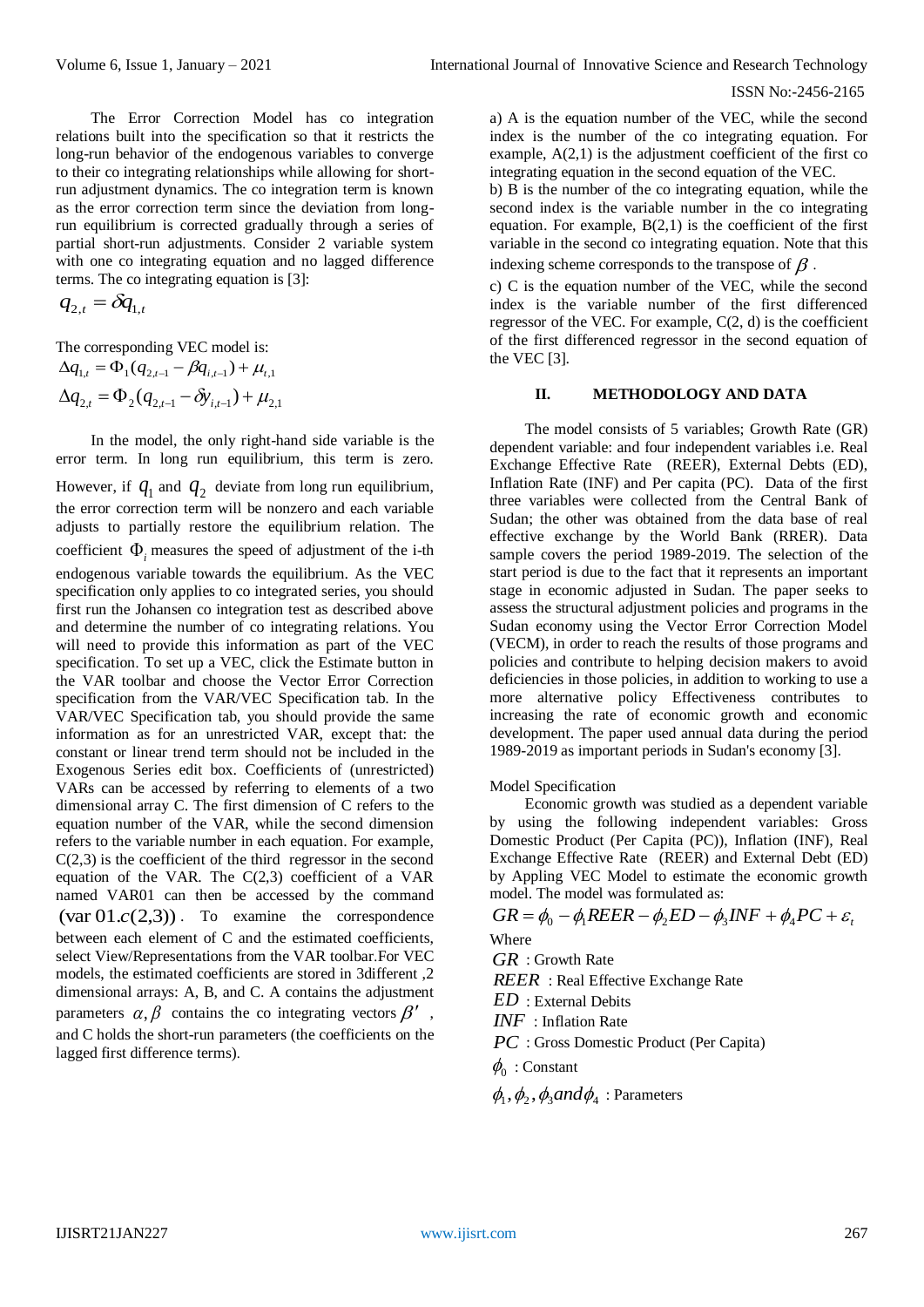#### VECM Output

$$
GR = 1.0321 - 1.032REER - 6.1212ED - 3.100INF + 4.1555PC
$$

 $R^2 = 0.69$  $\overline{R}^2 = 0.47$  $F = 3.06$  $F(\text{prob}) = (0.00)$  $DW = (1.78)$ 

#### **Data Description**

The model consists of four variables; real GDP growth (GR) the dependent variable: and Four independent variables i.e. inflation (INF), external debts (ED), Real Exchange Effective Rate (REER) and GDP (PC). Data of the first three variables were collected from the Central Bureau of Statistics; the forth was obtained from the database of real effective exchange by the World Bank (RRER). Data sample covers the period 1980-2016. The selection of the start period is due to the fact that it represents the beginning of first development Plan.

#### **Empirical Results**

EG are increased in 1989, decreased in 1990, an increased again in 1991-2007, decreased in 2008-2017. INF increased in 1989-1991, decreased in 1992-1995 and increased in 1996, decreased in 1997-2001, an increased in 2002, decreased in 2003, an increased in 2004, 2005, decreased in 2006, 2007, an increased in 2008-2014, decreased in 2015, 2016, an increased finally in 2017-2018. ED value in 1989 (5.1), an increased in 1990-1992, decreased in 1993-2001, an increased in 2002- 2006, decreased in 2007-2018. REER value in 1989 is (-0.1) increased in 1990, decreased in 1991, an increased in 1992,1993, decreased in 1994-1996, an increased in 1997- 2000, decreased in 2001, an increased in 2002-2018. PC value in 1989 (610.3), decreased in 1990-1992, an increased in 1993-1995, decreased in 1996, an increased in 1997, decreased in 1998, 1999, an increased in 2000-2016 and decreased in 2017-2018. Appendix (1). It is obvious that model variables tend to move together up and down.

#### **Unit Root Results**

Appendix 3. Should that GR doesn't had a unit root at level (stationary) and that INF, ED and PC doesn't had a unit root at first difference (stationary) and that REER doesn't have a unit root at second difference (stationary). Finally all the variables were constant at the level, the first and the second differences respectively.

#### **Johansen Co-Integration Results**

Having achieved stationary, accordingly, as Johansen Co integration indicates, there should be a co-integration test. The existence of co integration between the variables is an indication that there is a long run relationship between the variables. The co-integration test is performed using Johansen Co integration two-step residual based test for the entire test statistics used. Except in the case of *GR* and PC, INF,ED, REER it is found that they are 4 co integrated at 5% level of significance. Therefore, when Granger causality is run on these five variables in their levels, the results may be unreliable and misleading. The Johannes Co integration test in appendix 1 result in presented with the variables in their first differences and second one. The result of the Co integration means that there is no long run relationship between adjusted savings and unemployment, inflation and per capita income. In view of the absence of Co integration between the variables, we should use Vector Error Correction Model.

#### **III. RESULTS AND DISCUSSION**

The Structural adjustment policies in Sudan had a negative economic impact through increased rates of inflation and unemployment, reduced savings, investment and exports, deterioration of the value of the local currency, increased internal and external deficits, increased imports of consumer goods, a continuous rise in consumer and general prices, decreased production and productivity, and agriculture. The factors and causes of structural imbalances in Sudan were tested through descriptive and econometric tools during the period 1989-2019. The paper concluded that the effect of the real effective exchange rate on the real growth rate is negative compared to the growth in labor productivity. The effect of foreign debts has an adverse effect on economic growth, because these debts were not scheduled to facilitate their repayment, and at the same time the debts were directed to the unproductive sectors.

The effect of the per capita (PC) was positive on economic growth during the study period, while the effect of inflation rate was negative on economic growth, which requires the state must work to optimizing the economic resources and following an effective monetary policy to reduce inflation and unemployment rates and ultimately stimulate economic growth in finally.

The paper recommends alternative policies to be pursued at the national, regional and international levels such as:

a) Expanding the production of goods and services for the purpose of covering domestic consumption and export.

b) Facilitating credit conditions for productive sectors and helping them import all basic production inputs by obtaining foreign exchange.

c) Applying a special exchange rate to the profits of Sudanese expatriates abroad in order to encourage them to transfer their money to Sudan.

d) They need to take advantage of natural resources for the development of the agricultural and industrial sectors.

e) The necessity to reduce spending on defense and on nonproductive sectors, and to focus spending on strategic development projects.

f) Enhancing production capacity in order to realize the idea that Sudan is the global food basket and to develop national industries from exporting materials to exporting commodities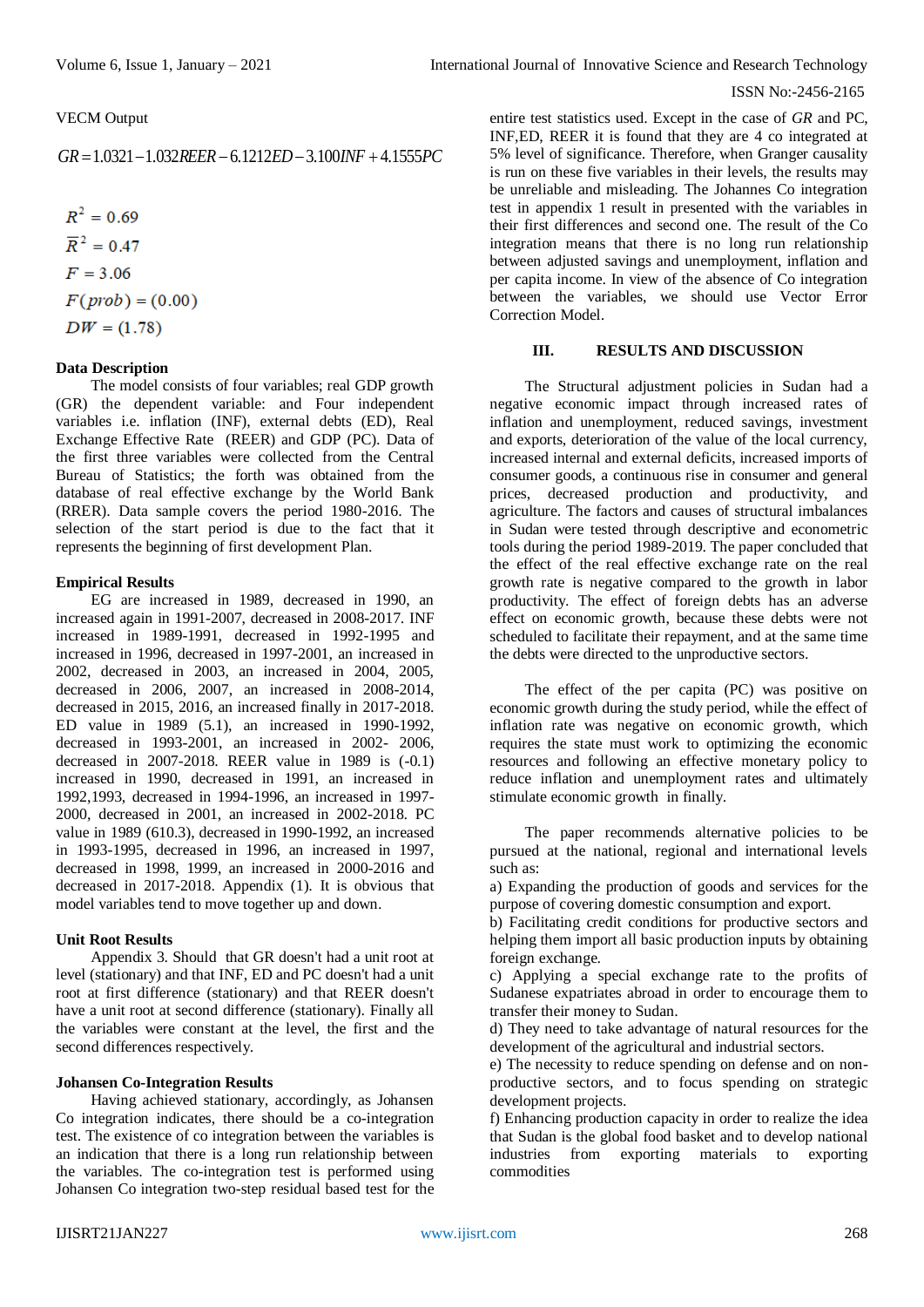h) Work to establish a new institutions in the countryside for small farmers, facilitate credit for food production, and apply supervision and supervision from voluntary and nonvoluntary organizations.

#### **REFERENCES**

- [1]. Franz & Gideon (2011) Lessons from Structural Adjustment Programmes and their Effects in Africa, Quarterly Journal of International Agriculture 50, No. 1: 55-64, DLG-Verlag Frankfurt.
- [2]. Rushidan (2000) Consequences of Structural Adjustment Policies on the Poor.
- [3]. Arabi (2017) Correction of Structural Imbalances Experience of Sudan, College of Administrative and Financial Sciences, University of King Khalid, Kingdom of Saudi Arabia.
- [4]. Patrick (2007) Effect of IMF Structural Adjustment Programs on Expectations: The Case of Transition Economies, © 2007 International Monetary Fund, IMF Working Paper African Department, WP/07/261.
- [5]. Abdulmuneim, Hiba (2012) the Performance of Arab Economies during the Last Two Decades: Features and Stability Policies: Arab Monitory Fund.
- [6]. Ibrahim (2015) The Impact of Structural Adjustment Programs on Agricultural Finance In Sudan A Case

Study Agricultural Bank of Sudan 1992-2012, University of Sudan for Science and Technology.

- [7]. Noorbakhsh, Farhad and Paloni, Alberto (1997 )Assessing the Effect of Structural Adjustment Programmes on Export Performance in Developing Countries, Centre for Development Studies University of Glasgow.
- [8]. Ogbimi, F E. (2001) Structural Adjustment is a Wrong Policy African Technology Forum Volume 8 No. 1
- [9]. Robert & Neil (1999) A Survey of the Impacts of IMF Structural adjustment in Africa: Growth, Social Spending and Debt Relief.
- [10]. Alamedin A. Bannaga (2005) the impact of adjustment policies on Sudan's economic growth: empirical investigation, World Review of Science, Technology and Sustainable Development, Vol. 2, Nos. 3/4.
- [11]. Elsheikh M. El Mak&Nasredin A. Hag Elamin (1997) Adjustment programmes and agricultural incentives in Sudan: A comparative study.
- [12]. Doris A. Oberdabernig (2017) the Effects of Structural Adjustment Programs on Poverty and Income Distribution
- [13]. Calliope Spanou (2016) Policy conditionality, structural adjustment and the domestic Policy system.Conceptual framework and research agenda, European University Institute Robert Schuman Centre for Advanced Studies.

| <b>Obs</b> | $_{PC}$ | <b>REER</b>     | ED            | GR     | <b>INF</b>              |
|------------|---------|-----------------|---------------|--------|-------------------------|
| 1989       | 610.3   | 0.1             | 5.1           | 8.9    | 66.7                    |
| 1990       | 481.5   | 1.2             | 7.4           | $-5.5$ | 65.2                    |
| 1991       | 428.4   | 5.2             | 8.9           | 7.5    | 123.6                   |
| 1992       | 256.6   | 1.2             | 8.7           | 6.6    | 117.6                   |
| 1993       | 313.7   | 10              | 5.6           | 4.6    | 101.4                   |
| 1994       | 437.7   | 5.8             | 3.4           | 1      | 115.4                   |
| 1995       | 458.8   | 3.18            | 1.8           | 5.1    | 68.4                    |
| 1996       | 290.4   | 0.68            | $2.5\,$       | 5.1    | 132.8                   |
| 1997       | 365.5   | 6.8             | 1.2           | 10.6   | 46.7                    |
| 1998       | 342.3   | 9.5             | 1.9           | 4.3    | 17.1                    |
| 1999       | 316     | 6.6             | 2.4           | 3.1    | 15.1                    |
| 2000       | 352.5   | 23.6            | 1.9           | 6.3    | $\overline{\mathbf{8}}$ |
| 2001       | 368.5   | 19.2            | 1.6           | 6.5    | 4.9                     |
| 2002       | 402.2   | 21.1            | $2.2\,$       | 6.4    | 8.3                     |
| 2003       | 466     | 20.5            | 3.8           | 7.8    | 7.71                    |
| 2004       | 550.7   | 24.5            | 5             | 3.9    | 8.4                     |
| 2005       | 661.6   | 16.9            | 7.4           | 7.5    | 8.5                     |
| 2006       | 868.3   | 18.5            | 6.1           | 10.1   | 7.2                     |
| 2007       | 1081.2  | 21.5            | 5             | 11.5   | 8.1                     |
| 2008       | 1248.4  | 23.4            | 5.5           | 7.8    | 14.3                    |
| 2009       | 1183.2  | 15.3            | 4.8           | 3.2    | 11.2                    |
| 2010       | 1421.5  | $\overline{21}$ | 3.4           | 3.5    | 13.2                    |
| 2011       | 1596.4  | 21.2            | 2.7           | $-1.1$ | 22.1                    |
| 2012       | 1806.5  | 5.8             | $2.2^{\circ}$ | 0.5    | 37.4                    |
| 2013       | 1871.2  | $-21.8$         | 3.3           | 4.4    | 30                      |
| 2014       | 2087.8  | 5.5             | 1.2           | 2.7    | 36.9                    |
| 2015       | 2414.7  | 5.9             | 72.9          | 4.9    | 16.9                    |
| 2016       | 4500    | 2.4             | 63.2          | 3.1    | 13.5                    |
| 2017       | 1183.2  | 3.3             | 78.4          | 3.2    | 34.2                    |
| 2018       | 1421.5  | 4.1             | 121.3         | 5.7    | 25.2                    |
| 2019       | 1643.7  | 6.3             | 145.9         | 4.2    | 45.3                    |

#### **Appendix (1): Paper Variables Data**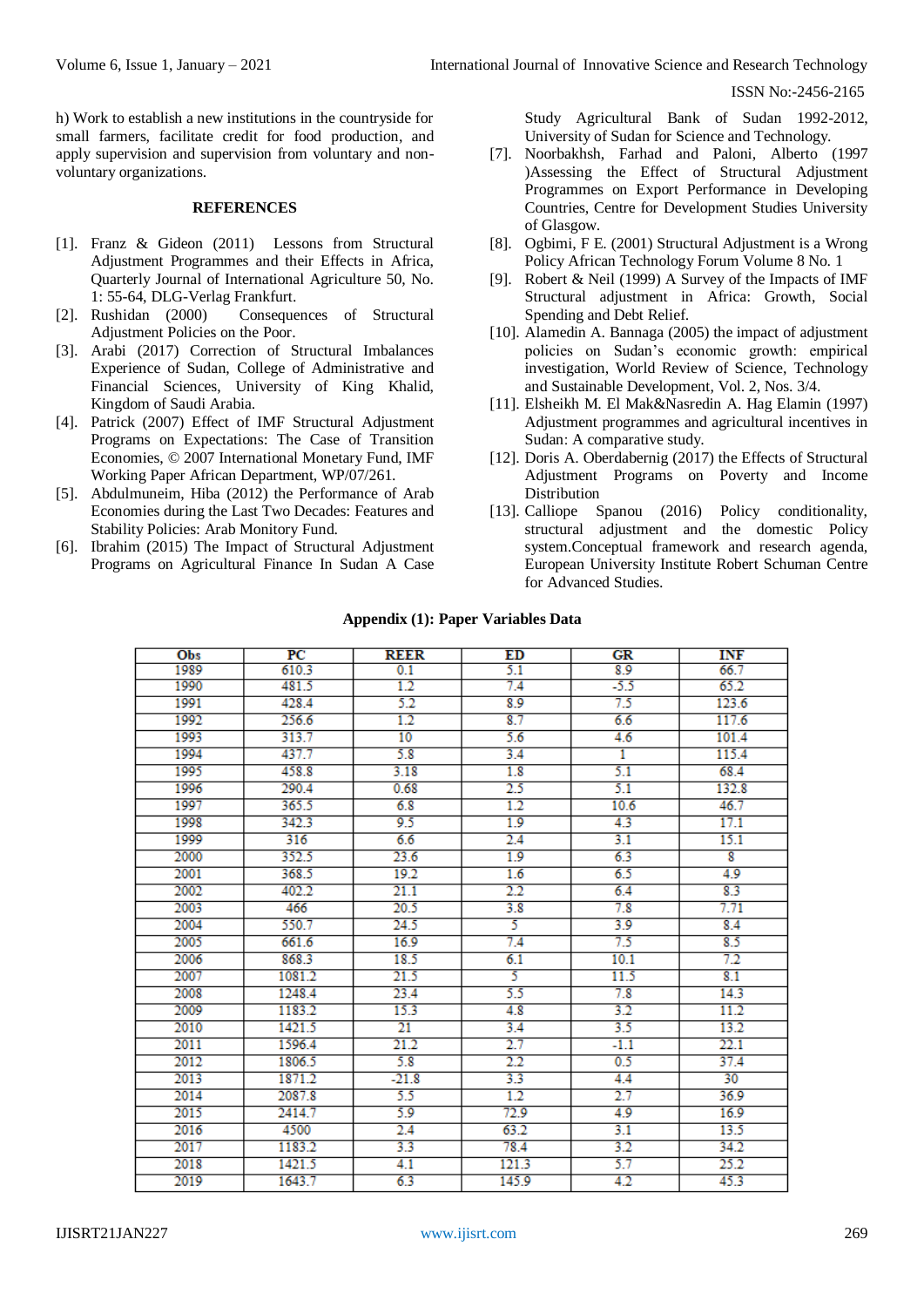# **Appendix (2): Paper Variables Data**

| <b>Vector Error Correction Estimates</b>            |              |              |              |                       |                    |  |
|-----------------------------------------------------|--------------|--------------|--------------|-----------------------|--------------------|--|
| Date: 10/28/20 Time: 03:04                          |              |              |              |                       |                    |  |
| Sample (adjusted): 1989 2019                        |              |              |              |                       |                    |  |
| Included observations: 28 after adjustments         |              |              |              |                       |                    |  |
| Standard errors & t-statistics                      |              |              |              |                       |                    |  |
| Cointegration Restrictions: $B(1,1)=1$ , $A(2,1)=0$ |              |              |              |                       |                    |  |
| Convergence achieved after 22 iterations.           |              |              |              |                       |                    |  |
| Restrictions identify all co integrating vectors    |              |              |              |                       |                    |  |
| LR test for binding restrictions (rank = 1):        |              |              |              |                       |                    |  |
|                                                     |              |              |              | 0.122222              | $Chi-square(1)$    |  |
|                                                     |              |              |              | 0.111111              | Probability        |  |
|                                                     |              |              |              | CointEq1              | Co integrating Eq: |  |
|                                                     |              |              |              | 1.000000              | $GR(-1)$           |  |
|                                                     |              |              |              | $-0.001111$           | $INF(-1)$          |  |
|                                                     |              |              |              | (0.02111)             |                    |  |
|                                                     |              |              |              | $[-0.04321]$          |                    |  |
|                                                     |              |              |              | 0.111111              | $ED(-1)$           |  |
|                                                     |              |              |              | (0.10222)             |                    |  |
|                                                     |              |              |              | 0.222221              |                    |  |
|                                                     |              |              |              | $\overline{0.03211}$  | $GS(-1)$           |  |
|                                                     |              |              |              | (0.110221)            |                    |  |
|                                                     |              |              |              | [0.32121]             |                    |  |
|                                                     |              |              |              | 0.012111              | $PC(-1)$           |  |
|                                                     |              |              |              |                       |                    |  |
|                                                     |              |              |              | (0.00000)<br>2.122211 |                    |  |
|                                                     |              |              |              |                       |                    |  |
|                                                     |              |              |              | $-20.96675$           | $\mathcal{C}$      |  |
| D(PC)                                               | D(GS)        | D(ED)        | D(INF)       | D(GR)                 | Error Correction:  |  |
| 15.02841                                            | 0.357133     | 0.183346     | 0.000000     | $-0.21111$            | CointEq1           |  |
| (8.86464)                                           | (0.59147)    | (0.68839)    | (0.00000)    | (0.12222)             |                    |  |
| [1.69532]                                           | $0.60380$ ]  | 0.26634]     | [NA]         | $[-5.11111]$          |                    |  |
| $-18.02807$                                         | 0.164522     | $-0.260044$  | 0.768692     | $-0.088888$           | $D(GR(-1))$        |  |
| (10.6105)                                           | (0.70582)    | (0.83317)    | (1.93699)    | (0.232222)            |                    |  |
| $[-1.69908]$                                        | 0.23309]     | $[-0.31211]$ | [0.39685]    | $[-0.12121]$          |                    |  |
| 0.682885                                            | 0.463375     | $-0.393834$  | $-1.537453$  | $-0.076543$           | $D(GR(-2))$        |  |
| (7.15222)                                           | (0.47577)    | (0.56162)    | (1.30566)    | (0.000012)            |                    |  |
| [0.09548]                                           | 0.973941     | $[-0.70125]$ | $[-1.17752]$ | $[-0.79131]$          |                    |  |
| 0.825081                                            | $-0.055219$  | 0.023196     | $-0.435213$  | 0.054276              | $D(INF(-1))$       |  |
| (1.14660)                                           | (0.07627)    | (0.09003)    | (0.20932)    | (0.01871)             |                    |  |
| [0.71959]                                           | $[-0.72397]$ | [0.25763]    | $[-2.07922]$ | [2.90123]             |                    |  |
| 0.787682                                            | $-0.097070$  | $-0.063223$  | 0.047805     | 0.012702              | $D(INF(-2))$       |  |
| (1.34460)                                           | (0.08944)    | (0.10558)    | (0.24546)    | (0.02194)             |                    |  |
| [0.58581]                                           | $[-1.08526]$ | $[-0.59880]$ | [0.19475]    | [0.57899]             |                    |  |
| 23.35207                                            | 0.156793     | 0.035766     | $-0.289204$  | 0.269557              | $D(ED(-1))$        |  |
| (4.84017)                                           | (0.32197)    | (0.38007)    | (0.88359)    | (0.07897)             |                    |  |
| [4.82464]                                           | [0.48698]    | [0.09411]    | $[-0.32731]$ | [ 3.41331]            |                    |  |
| $-50.97486$                                         | 0.571512     | $-0.023141$  | $-0.638800$  | 0.172352              | $D(ED(-2))$        |  |
| (5.25966)                                           | (0.34988)    | (0.41301)    | (0.96017)    | (0.08582)             |                    |  |
| $[-9.69167]$                                        | 1.63347      | $[-0.05603]$ | $[-0.66530]$ | 2.00838]              |                    |  |
| $-1.229618$                                         | $-0.568380$  | 0.706618     | 0.178446     | 0.029127              | $D(GS(-1))$        |  |
| (3.48955)                                           | (0.23213)    | (0.27401)    | (0.63703)    | (0.05694)             |                    |  |
| $[-0.35237]$                                        | [-2.44857]   | 2.57879]     | [0.28012]    | [0.51158]             |                    |  |
| $-5.283116$                                         | $-0.459294$  | $-0.893208$  | 0.084877     | $-0.164072$           | $D(GS(-2))$        |  |
| (4.24058)                                           | (0.28209)    | (0.33298)    | (0.77413)    | (0.06919)             |                    |  |
| $[-1.24585]$                                        | $[-1.62820]$ | $[-2.68243]$ | [0.10964]    | $[-2.37134]$          |                    |  |
| $-0.082621$                                         | $-0.025178$  | 0.000570     | 0.039998     | 0.008769              | $D(PC(-1))$        |  |
| (0.19242)                                           | (0.01280)    | (0.01511)    | (0.03513)    | (0.00314)             |                    |  |
| $[-0.42939]$                                        | $[-1.96711]$ | [0.03771]    | [1.13869]    | [2.79313]             |                    |  |
|                                                     |              |              |              |                       |                    |  |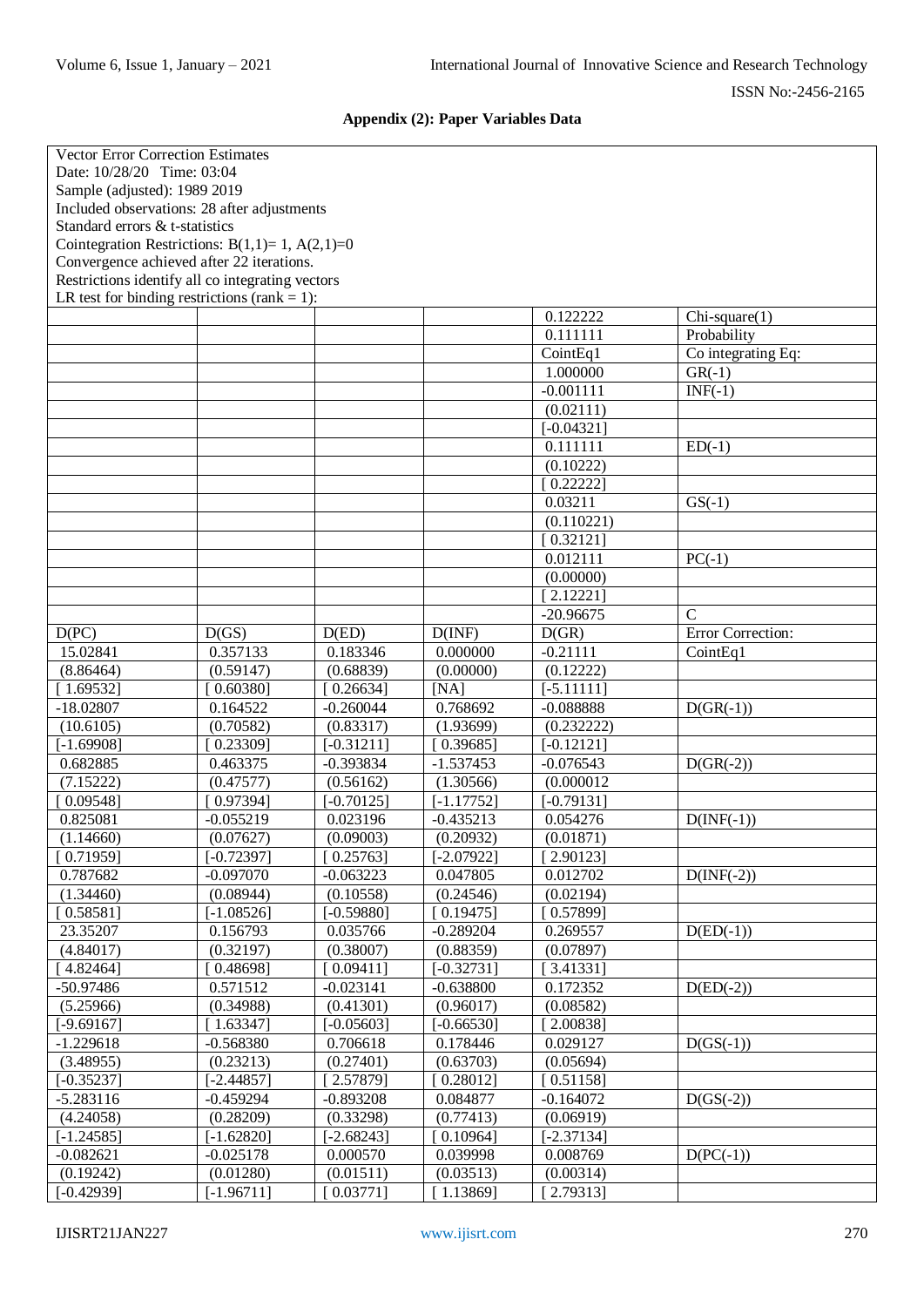| $-0.652528$  | $-0.043162$  | 0.015971    | 0.073145     | 0.019867                     | $D(PC(-2))$                             |  |
|--------------|--------------|-------------|--------------|------------------------------|-----------------------------------------|--|
| (0.37312)    | (0.02482)    | (0.02930)   | (0.06812)    | (0.00609)                    |                                         |  |
| $[-1.74882]$ | $[-1.73895]$ | 0.54510]    | [1.07385]    | 3.263411                     |                                         |  |
| 190.2568     | 5.453264     | 1.732072    | $-14.09157$  | $-4.132340$                  | $\mathbf C$                             |  |
| (73.2705)    | (4.87401)    | (5.75345)   | (13.3758)    | (1.19548)                    |                                         |  |
| 2.59663]     | 1.11885]     | $0.30105$ ] | $[-1.05351]$ | $[-3.45663]$                 |                                         |  |
| 0.982086     | 0.487270     | 0.744932    | 0.416772     | 0.692068                     | R-squared                               |  |
| 0.968949     | 0.111268     | 0.557882    | $-0.010929$  | 0.466251                     | Adj. R-squared                          |  |
| 284645.4     | 1259.560     | 1755.100    | 9486.054     | 75.77601                     | Sum sq. resids                          |  |
| 137.7547     | 9.163550     | 10.81696    | 25.14764     | 2.247606                     | S.E. equation                           |  |
| 74.75849     | 1.295924     | 3.982525    | 0.974448     | 3.064726                     | F-statistic                             |  |
| $-163.3640$  | $-90.18753$  | $-94.66634$ | $-117.4448$  | $-37.24260$                  | Log likelihood                          |  |
| 12.98993     | 7.569447     | 7.901210    | 9.588507     | 3.121211                     | Akaike AIC                              |  |
| 13.56586     | 8.145374     | 8.477138    | 10.16443     | 6.12222                      | Schwarz SC                              |  |
| 36.78148     | 0.344444     | 4.162963    | $-3.644444$  | $-0.02232$                   | Mean dependent                          |  |
| 781.7567     | 9.720271     | 16.26807    | 25.01134     | 4.022222                     | S.D. dependent                          |  |
|              |              |             | $1.58E + 11$ |                              | Determinant resid covariance (dof adj.) |  |
|              |              |             | $8.35E + 09$ | Determinant resid covariance |                                         |  |
|              |              |             | $-500.0404$  | Log likelihood               |                                         |  |
|              |              |             | 41.85484     |                              | Akaike information criterion            |  |
|              |              |             | 44.97445     | Schwarz criterion            |                                         |  |
|              |              |             | 65           | Number of coefficients       |                                         |  |

### **Appendix (3): Unit Roots Test Results**

| Null Hypothesis: GR has a unit root                  |             |                                        |                       |  |  |  |
|------------------------------------------------------|-------------|----------------------------------------|-----------------------|--|--|--|
| <b>Exogenous: Constant</b>                           |             |                                        |                       |  |  |  |
| Lag Length: 0 (Automatic - based on SIC, maxlag=7)   |             |                                        |                       |  |  |  |
| Prob.*                                               | t-Statistic | Augmented Dickey-Fuller test statistic |                       |  |  |  |
| 0.0008                                               | 3.711110    |                                        |                       |  |  |  |
|                                                      | 2.279322    | 1% level<br>Test critical values:      |                       |  |  |  |
|                                                      | 1.967767    | 5% level                               |                       |  |  |  |
|                                                      | 1.622989    | 10% level                              |                       |  |  |  |
| Null Hypothesis: D(INF) has a unit root              |             |                                        |                       |  |  |  |
| <b>Exogenous: Constant</b>                           |             |                                        |                       |  |  |  |
| Lag Length: 0 (Automatic - based on SIC, maxlag=7)   |             |                                        |                       |  |  |  |
| Prob.*                                               | t-Statistic | Augmented Dickey-Fuller test statistic |                       |  |  |  |
| 0.0005                                               | 4.401669    |                                        |                       |  |  |  |
|                                                      | 3.689194    | 1% level                               | Test critical values: |  |  |  |
|                                                      | 2.971853    | 5% level                               |                       |  |  |  |
|                                                      | 2.625121    | 10% level                              |                       |  |  |  |
| Null Hypothesis: D(ED) has a unit root               |             |                                        |                       |  |  |  |
| <b>Exogenous: Constant</b>                           |             |                                        |                       |  |  |  |
| Lag Length: 0 (Automatic - based on SIC, maxlag=7)   |             |                                        |                       |  |  |  |
| $Prob.*$                                             | t-Statistic | Augmented Dickey-Fuller test statistic |                       |  |  |  |
| 0.0009                                               | 5.423232    |                                        |                       |  |  |  |
|                                                      | 3.689194    | 1% level                               | Test critical values: |  |  |  |
|                                                      | 2.971853    | 5% level                               |                       |  |  |  |
|                                                      | 2.625121    | 10% level                              |                       |  |  |  |
| Null Hypothesis: D(PC) has a unit root               |             |                                        |                       |  |  |  |
| <b>Exogenous: Constant</b>                           |             |                                        |                       |  |  |  |
| Lag Length: 1 (Automatic - based on SIC, maxlag=7)   |             |                                        |                       |  |  |  |
| Prob.*                                               | t-Statistic | Augmented Dickey-Fuller test statistic |                       |  |  |  |
| 0.0003                                               | 3.933333    |                                        |                       |  |  |  |
|                                                      | 3.699871    | 1% level                               | Test critical values: |  |  |  |
|                                                      | 2.976263    | 5% level                               |                       |  |  |  |
|                                                      | 2.627420    | 10% level                              |                       |  |  |  |
| Null Hypothesis: D(REER) has a unit root             |             |                                        |                       |  |  |  |
| Exogenous: Constant                                  |             |                                        |                       |  |  |  |
| Lag Length: $0$ (Automatic - based on SIC, maxlag=7) |             |                                        |                       |  |  |  |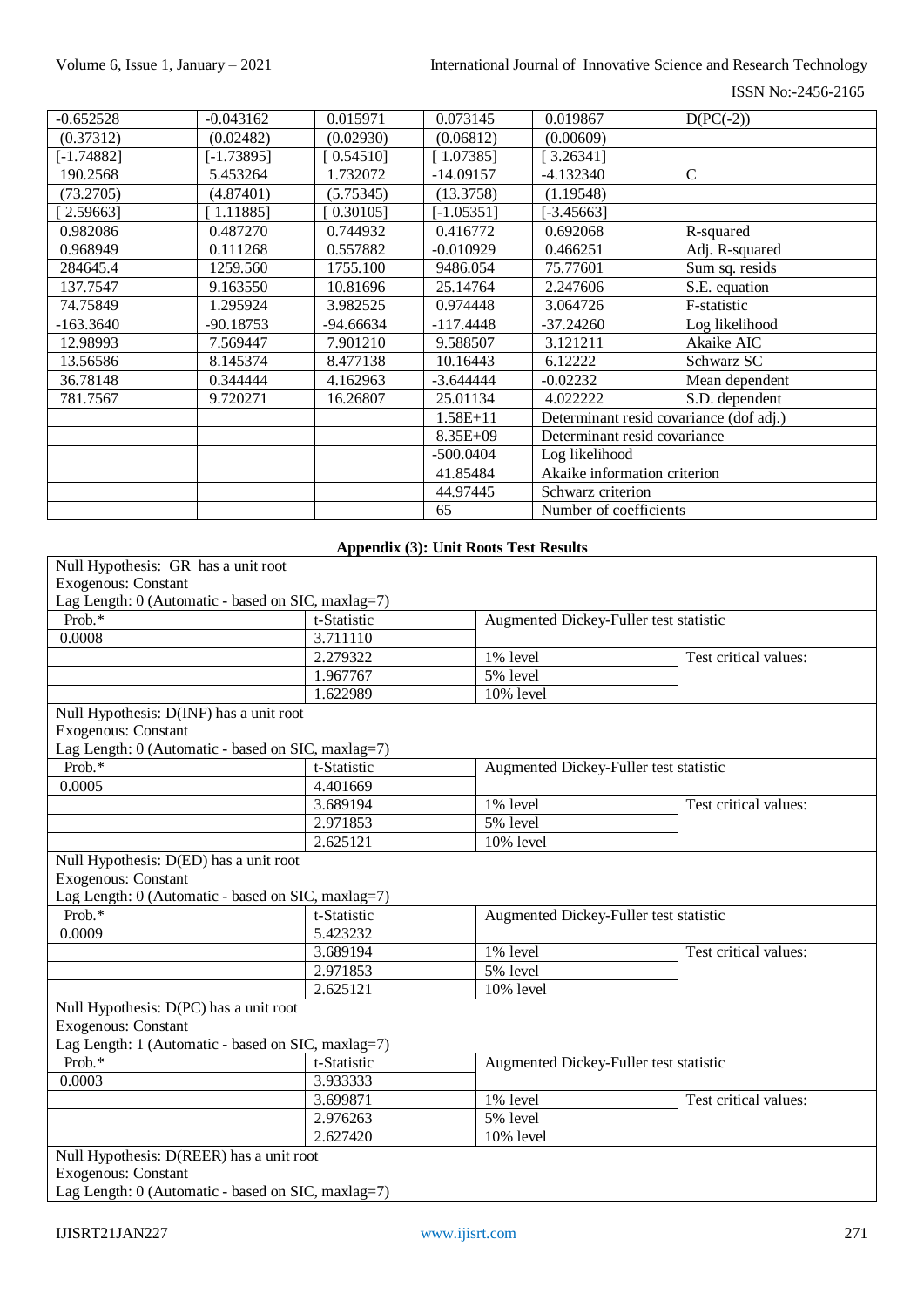| Prob. $*$ | t-Statistic      | Augmented Dickey-Fuller test statistic |                       |  |
|-----------|------------------|----------------------------------------|-----------------------|--|
| 0.0007    | $\Lambda$ 222222 |                                        |                       |  |
|           | 3.689194         | 1% level                               | Test critical values: |  |
|           | 2.971853         | 5% level                               |                       |  |
|           | 2.625121         | 10% level                              |                       |  |

## **Appendix (4): Johansen Co-Integration Test**

| Date: 10/28/20 Time: 03:04                                       |                |                  |            |                |  |  |  |
|------------------------------------------------------------------|----------------|------------------|------------|----------------|--|--|--|
| Sample (adjusted): 1989 2019                                     |                |                  |            |                |  |  |  |
| Included observations: 28 after adjustments                      |                |                  |            |                |  |  |  |
| Trend assumption: Linear deterministic trend                     |                |                  |            |                |  |  |  |
| Series: GR INF ED REER PC                                        |                |                  |            |                |  |  |  |
| Lags interval (in first differences): 1 to 1                     |                |                  |            |                |  |  |  |
| <b>Unrestricted Cointegration Rank Test (Trace)</b>              |                |                  |            |                |  |  |  |
|                                                                  | 0.05           | Trace            |            | Hypothesized   |  |  |  |
| $Prob.**$                                                        | Critical Value | <b>Statistic</b> | Eigenvalue | No. of $CE(s)$ |  |  |  |
| 0.0010                                                           | 56.32323       | 77.44351         | 0.454545   | None $*$       |  |  |  |
| 0.0031                                                           | 44.44411       | 64.15678         | 0.333345   | At most $1 *$  |  |  |  |
| 0.0040<br>13.13131<br>33.22234<br>0.453211<br>At most $2 *$      |                |                  |            |                |  |  |  |
| 0.0200<br>10.12121<br>12.13121<br>At most $3 *$<br>0.366643      |                |                  |            |                |  |  |  |
| 0.021213<br>0.1167<br>2.545412<br>7.345122<br>At most 4          |                |                  |            |                |  |  |  |
| Trace test indicates 4 co integrating eqn(s) at the $0.05$ level |                |                  |            |                |  |  |  |
| * denotes rejection of the hypothesis at the 0.05 level          |                |                  |            |                |  |  |  |

\*\*MacKinnon-Haug-Michelis (1999) p-values

#### **Appendix (4): Descriptive Statistics**

|                     | PC       | . .<br>$\sim$ $\sim$<br><b>REER</b> | ED       | <b>GR</b>   | <b>INF</b> |
|---------------------|----------|-------------------------------------|----------|-------------|------------|
| Mean                | 992.8867 | 9.718667                            | 14.69333 | 4.973333    | 39.53467   |
| Median              | 580.5000 | 6.700000                            | 4.300000 | 5.000000    | 19.62000   |
| Maximum             | 4500.000 | 24.50000                            | 121.3000 | 11.50000    | 132.8400   |
| Minimum             | 256.6000 | 21.80000                            | 1.200000 | $-5.500000$ | 4.900000   |
| Std. Dev.           | 903.4426 | 10.63749                            | 28.91587 | 3.519104    | 40.23260   |
| <b>Skewness</b>     | 2.158402 | 0.615435                            | 2.532812 | $-0.662928$ | 1.203636   |
| Kurtosis            | 8.582374 | 3.599913                            | 8.320453 | 4.208601    | 3.045245   |
| Jarque-Bera         | 62.24712 | 2.343673                            | 67.45971 | 4.023262    | 7.246261   |
| Probability         | 0.212121 | 0.309797                            | 0.542111 | 0.133771    | 0.08669    |
| <b>Sum</b>          | 29786.60 | 291.5600                            | 440.8000 | 149.2000    | 1186.040   |
| Sum Sq. Dev.        | 23670048 | 3281.530                            | 24247.70 | 359.1387    | 46941.21   |
| <b>Observations</b> | 31       | 31                                  | 31       | 31          | 31         |